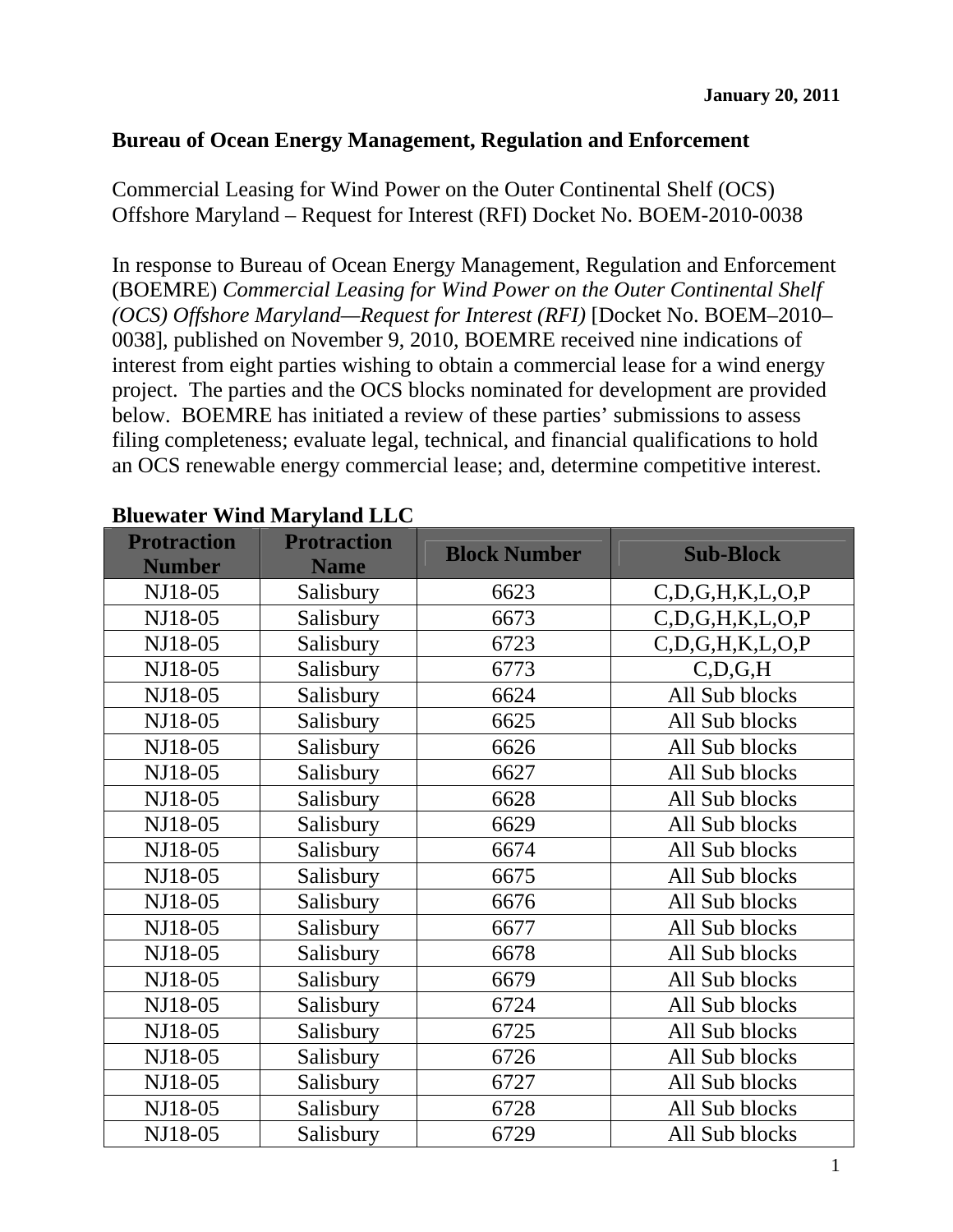| NJ18-05 | Salisbury | 6774 | All Sub blocks |
|---------|-----------|------|----------------|
| NJ18-05 | Salisbury | 6775 | All Sub blocks |
| NJ18-05 | Salisbury | 6776 | All Sub blocks |
| NJ18-05 | Salisbury | 6777 | All Sub blocks |
| NJ18-05 | Salisbury | 6778 | All Sub blocks |
| NJ18-05 | Salisbury | 6779 | All Sub blocks |
| NJ18-05 | Salisbury | 6825 | All Sub blocks |
| NJ18-05 | Salisbury | 6826 | All Sub blocks |
| NJ18-05 | Salisbury | 6827 | All Sub blocks |
| NJ18-05 | Salisbury | 6828 | All Sub blocks |
| NJ18-05 | Salisbury | 6829 | All Sub blocks |

# **Fishermen's Energy of New Jersey, LLC (Nomination 1)**

| <b>Protraction</b><br><b>Number</b> | <b>Protraction</b><br><b>Name</b> | <b>Block Number</b> | <b>Sub-Block</b>          |
|-------------------------------------|-----------------------------------|---------------------|---------------------------|
| NJ18-05                             | Salisbury                         | 6623                | C, D, G, H, K, L, O, P    |
| NJ18-05                             | Salisbury                         | 6673                | C, D, G, H, K, L, O, P    |
| NJ18-05                             | Salisbury                         | 6723                | C, D, G, H, K, L, O, P    |
| NJ18-05                             | Salisbury                         | 6773                | C, D, G, H                |
| NJ18-05                             | Salisbury                         | 6624                | All Sub blocks            |
| NJ18-05                             | Salisbury                         | 6625                | A, E, F, I, J, M, N, O, P |
| NJ18-05                             | Salisbury                         | 6674                | All Sub blocks            |
| NJ18-05                             | Salisbury                         | 6675                | All Sub blocks            |
| NJ18-05                             | Salisbury                         | 6676                | A, E, I, J, M, N, O       |
| NJ18-05                             | Salisbury                         | 6724                | All Sub blocks            |
| NJ18-05                             | Salisbury                         | 6725                | All Sub blocks            |
| NJ18-05                             | Salisbury                         | 6726                | All Sub blocks            |
| NJ18-05                             | Salisbury                         | 6727                | I, M, N                   |
| NJ18-05                             | Salisbury                         | 6774                | All Sub blocks            |
| NJ18-05                             | Salisbury                         | 6775                | All Sub blocks            |
| NJ18-05                             | Salisbury                         | 6776                | All Sub blocks            |
| NJ18-05                             | Salisbury                         | 6777                | All Sub blocks            |
| NJ18-05                             | Salisbury                         | 6825                | All Sub blocks            |
| NJ18-05                             | Salisbury                         | 6826                | All Sub blocks            |
| NJ18-05                             | Salisbury                         | 6827                | All Sub blocks            |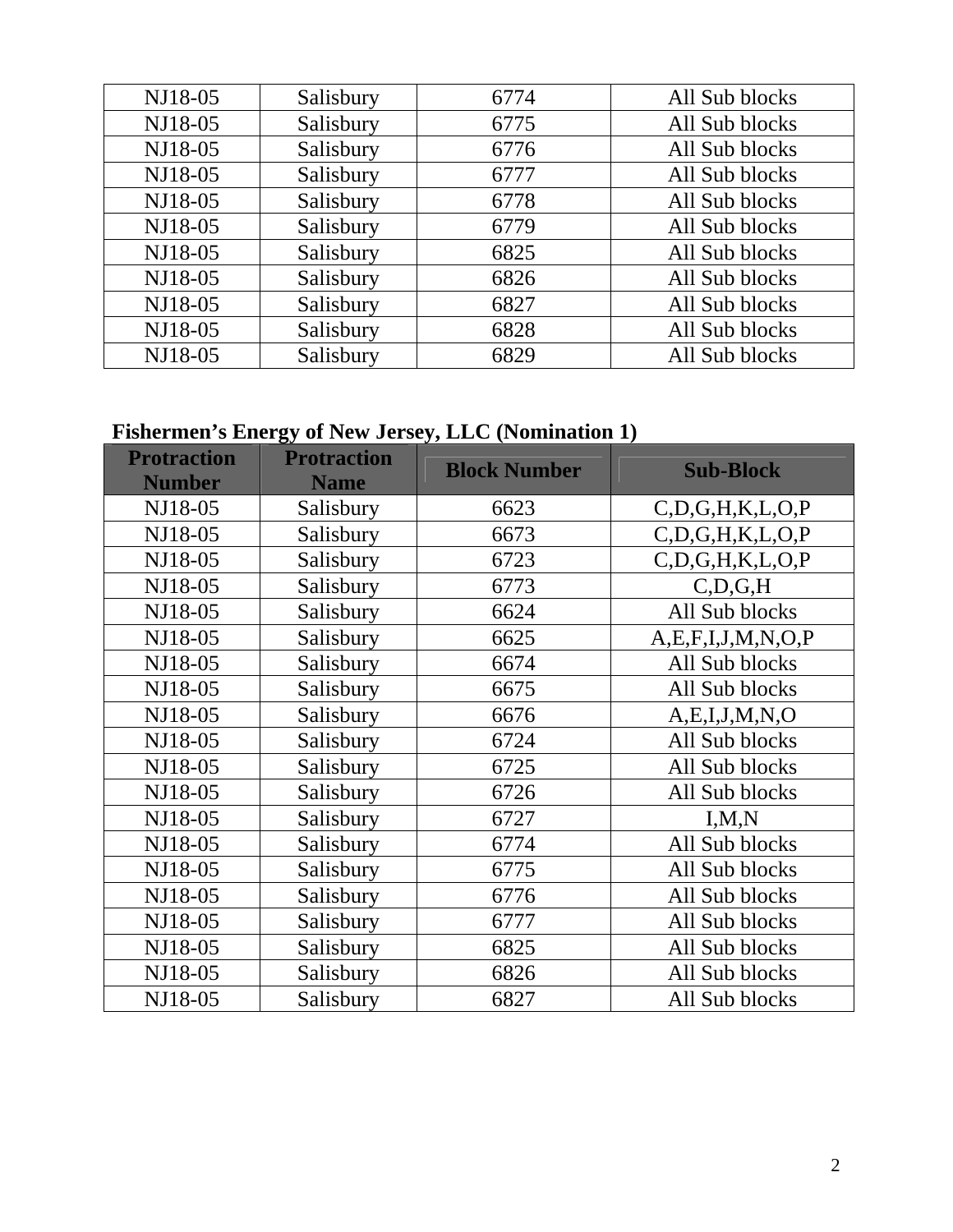| <b>Protraction</b><br><b>Number</b> | <b>Protraction</b><br><b>Name</b> | <b>Block Number</b> | <b>Sub-Block</b>              |
|-------------------------------------|-----------------------------------|---------------------|-------------------------------|
| NJ18-05                             | Salisbury                         | 6628                | A,B,C,D,E,F,G,H,J,K,L,O,P     |
| NJ18-05                             | Salisbury                         | 6629                | All Sub blocks                |
| NJ18-05                             | Salisbury                         | 6678                | C.D.H                         |
| NJ18-05                             | Salisbury                         | 6679                | A,B,C,D,E,F,G,H,I,J,K,L,N,O,P |
| NJ18-05                             | Salisbury                         | 6729                | C, D, G, H, L                 |

## **Fishermen's Energy of New Jersey, LLC (Nomination 2)**

### **Seawind Renewable Energy Corporation, LLC**

| <b>Protraction</b><br><b>Number</b> | <b>Protraction</b><br><b>Name</b> | <b>Block Number</b> | <b>Sub-Block</b> |
|-------------------------------------|-----------------------------------|---------------------|------------------|
| NJ18-05                             | Salisbury                         | 6774                | All Sub blocks   |
| NJ18-05                             | Salisbury                         | 6775                | All Sub blocks   |
| NJ18-05                             | Salisbury                         | 6776                | All Sub blocks   |
| NJ18-05                             | Salisbury                         | 6825                | All Sub blocks   |
| NJ18-05                             | Salisbury                         | 6826                | All Sub blocks   |
| NJ18-05                             | Salisbury                         | 6827                | All Sub blocks   |

### **Iberdrola Renewables, Inc.**

| <b>Protraction</b><br><b>Number</b> | <b>Protraction</b><br><b>Name</b> | <b>Block Number</b> | <b>Sub-Block</b>       |
|-------------------------------------|-----------------------------------|---------------------|------------------------|
| NJ18-05                             | Salisbury                         | 6623                | C, D, G, H, K, L, O, P |
| NJ18-05                             | Salisbury                         | 6673                | C, D, G, H, K, L, O, P |
| NJ18-05                             | Salisbury                         | 6723                | C, D, G, H, K, L, O, P |
| NJ18-05                             | Salisbury                         | 6773                | C.D.G.H                |
| NJ18-05                             | Salisbury                         | 6624                | All Sub blocks         |
| NJ18-05                             | Salisbury                         | 6674                | All Sub blocks         |
| NJ18-05                             | Salisbury                         | 6675                | All Sub blocks         |
| NJ18-05                             | Salisbury                         | 6724                | All Sub blocks         |
| NJ18-05                             | Salisbury                         | 6725                | All Sub blocks         |
| NJ18-05                             | Salisbury                         | 6726                | All Sub blocks         |
| NJ18-05                             | Salisbury                         | 6774                | All Sub blocks         |
| NJ18-05                             | Salisbury                         | 6775                | All Sub blocks         |
| NJ18-05                             | Salisbury                         | 6776                | All Sub blocks         |
| NJ18-05                             | Salisbury                         | 6825                | All Sub blocks         |
| NJ18-05                             | Salisbury                         | 6826                | All Sub blocks         |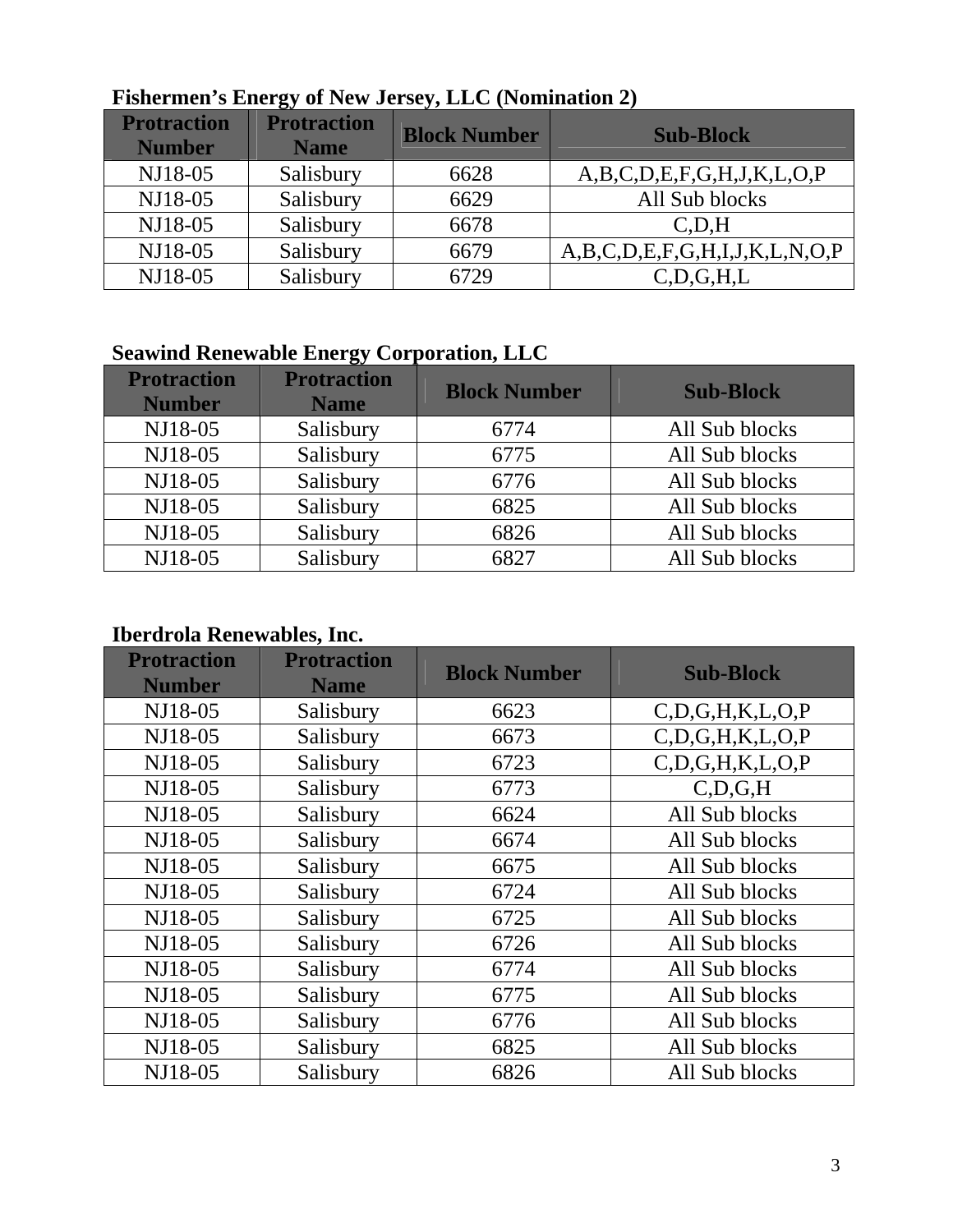| ञ<br><b>Protraction</b><br><b>Number</b> | <b>Protraction</b><br><b>Name</b> | <b>Block Number</b> | <b>Sub-Block</b>       |
|------------------------------------------|-----------------------------------|---------------------|------------------------|
| NJ18-05                                  | Salisbury                         | 6623                | C, D, G, H, K, L, O, P |
| NJ18-05                                  | Salisbury                         | 6673                | C, D, G, H, K, L, O, P |
| NJ18-05                                  | Salisbury                         | 6723                | C, D, G, H, K, L, O, P |
| NJ18-05                                  | Salisbury                         | 6773                | C.D.G.H                |
| NJ18-05                                  | Salisbury                         | 6624                | All Sub blocks         |
| NJ18-05                                  | Salisbury                         | 6674                | All Sub blocks         |
| NJ18-05                                  | Salisbury                         | 6675                | All Sub blocks         |
| NJ18-05                                  | Salisbury                         | 6724                | All Sub blocks         |
| NJ18-05                                  | Salisbury                         | 6725                | All Sub blocks         |
| NJ18-05                                  | Salisbury                         | 6774                | All Sub blocks         |
| NJ18-05                                  | Salisbury                         | 6775                | All Sub blocks         |
| NJ18-05                                  | Salisbury                         | 6776                | All Sub blocks         |

### **Orisol Energy US, Inc.**

### **Energy Management, Inc.**

| <b>Protraction</b><br><b>Number</b> | <b>Protraction</b><br><b>Name</b> | <b>Block Number</b> | <b>Sub-Block</b>       |
|-------------------------------------|-----------------------------------|---------------------|------------------------|
| NJ18-05                             | Salisbury                         | 6623                | C, D, G, H, K, L, O, P |
| NJ18-05                             | Salisbury                         | 6673                | C, D, G, H, K, L, O, P |
| NJ18-05                             | Salisbury                         | 6723                | C, D, G, H, K, L, O, P |
| NJ18-05                             | Salisbury                         | 6773                | C,D,G,H                |
| NJ18-05                             | Salisbury                         | 6624                | All Sub blocks         |
| NJ18-05                             | Salisbury                         | 6625                | All Sub blocks         |
| NJ18-05                             | Salisbury                         | 6674                | All Sub blocks         |
| NJ18-05                             | Salisbury                         | 6675                | All Sub blocks         |
| NJ18-05                             | Salisbury                         | 6676                | All Sub blocks         |
| NJ18-05                             | Salisbury                         | 6724                | All Sub blocks         |
| NJ18-05                             | Salisbury                         | 6725                | All Sub blocks         |
| NJ18-05                             | Salisbury                         | 6726                | All Sub blocks         |
| NJ18-05                             | Salisbury                         | 6727                | All Sub blocks         |
| NJ18-05                             | Salisbury                         | 6774                | All Sub blocks         |
| NJ18-05                             | Salisbury                         | 6775                | All Sub blocks         |
| NJ18-05                             | Salisbury                         | 6776                | All Sub blocks         |
| NJ18-05                             | Salisbury                         | 6777                | All Sub blocks         |
| NJ18-05                             | Salisbury                         | 6825                | All Sub blocks         |
| NJ18-05                             | Salisbury                         | 6826                | All Sub blocks         |
| NJ18-05                             | Salisbury                         | 6827                | All Sub blocks         |
| NJ18-05                             | Salisbury                         | 6828                | All Sub blocks         |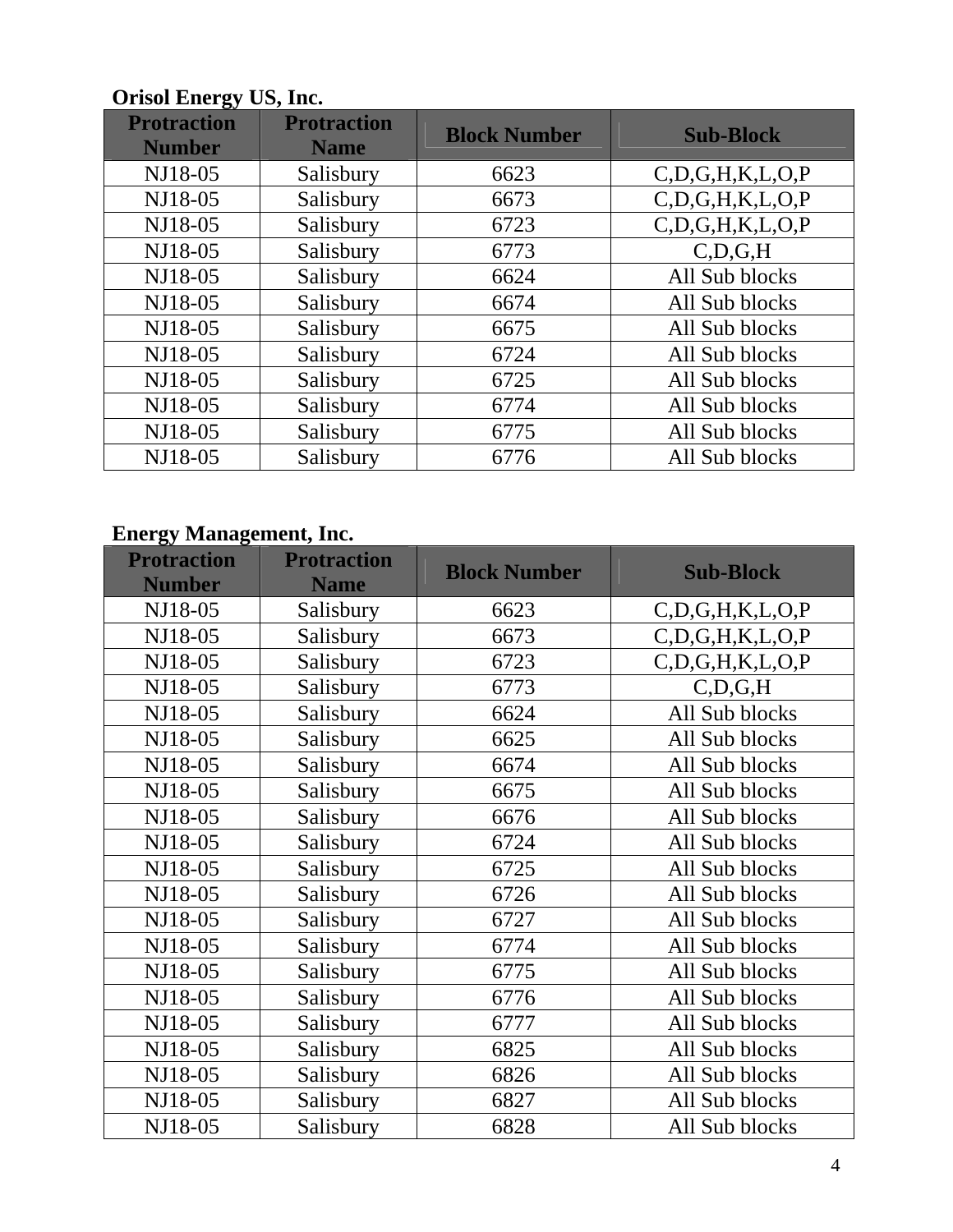## **Maryland Offshore LLC**

| <b>Protraction</b><br><b>Number</b> | <b>Protraction</b><br><b>Name</b> | <b>Block Number</b> | <b>Sub-Block</b>       |
|-------------------------------------|-----------------------------------|---------------------|------------------------|
| NJ18-05                             | Salisbury                         | 6623                | C, D, G, H, K, L, O, P |
| NJ18-05                             | Salisbury                         | 6673                | C, D, G, H, K, L, O, P |
| NJ18-05                             | Salisbury                         | 6723                | C, D, G, H, K, L, O, P |
| NJ18-05                             | Salisbury                         | 6773                | C, D, G, H             |
| NJ18-05                             | Salisbury                         | 6624                | All Sub blocks         |
| NJ18-05                             | Salisbury                         | 6625                | All Sub blocks         |
| NJ18-05                             | Salisbury                         | 6626                | All Sub blocks         |
| NJ18-05                             | Salisbury                         | 6627                | All Sub blocks         |
| NJ18-05                             | Salisbury                         | 6628                | All Sub blocks         |
| NJ18-05                             | Salisbury                         | 6629                | All Sub blocks         |
| NJ18-05                             | Salisbury                         | 6674                | All Sub blocks         |
| NJ18-05                             | Salisbury                         | 6675                | All Sub blocks         |
| NJ18-05                             | Salisbury                         | 6676                | All Sub blocks         |
| NJ18-05                             | Salisbury                         | 6677                | All Sub blocks         |
| NJ18-05                             | Salisbury                         | 6678                | All Sub blocks         |
| NJ18-05                             | Salisbury                         | 6679                | All Sub blocks         |
| NJ18-05                             | Salisbury                         | 6724                | All Sub blocks         |
| NJ18-05                             | Salisbury                         | 6725                | All Sub blocks         |
| NJ18-05                             | Salisbury                         | 6726                | All Sub blocks         |
| NJ18-05                             | Salisbury                         | 6727                | All Sub blocks         |
| NJ18-05                             | Salisbury                         | 6728                | All Sub blocks         |
| NJ18-05                             | Salisbury                         | 6729                | All Sub blocks         |
| NJ18-05                             | Salisbury                         | 6774                | All Sub blocks         |
| NJ18-05                             | Salisbury                         | 6775                | All Sub blocks         |
| NJ18-05                             | Salisbury                         | 6776                | All Sub blocks         |
| NJ18-05                             | Salisbury                         | 6777                | All Sub blocks         |
| NJ18-05                             | Salisbury                         | 6778                | All Sub blocks         |
| NJ18-05                             | Salisbury                         | 6779                | All Sub blocks         |
| NJ18-05                             | Salisbury                         | 6825                | All Sub blocks         |
| NJ18-05                             | Salisbury                         | 6826                | All Sub blocks         |
| NJ18-05                             | Salisbury                         | 6827                | All Sub blocks         |
| NJ18-05                             | Salisbury                         | 6828                | All Sub blocks         |
| NJ18-05                             | Salisbury                         | 6829                | All Sub blocks         |